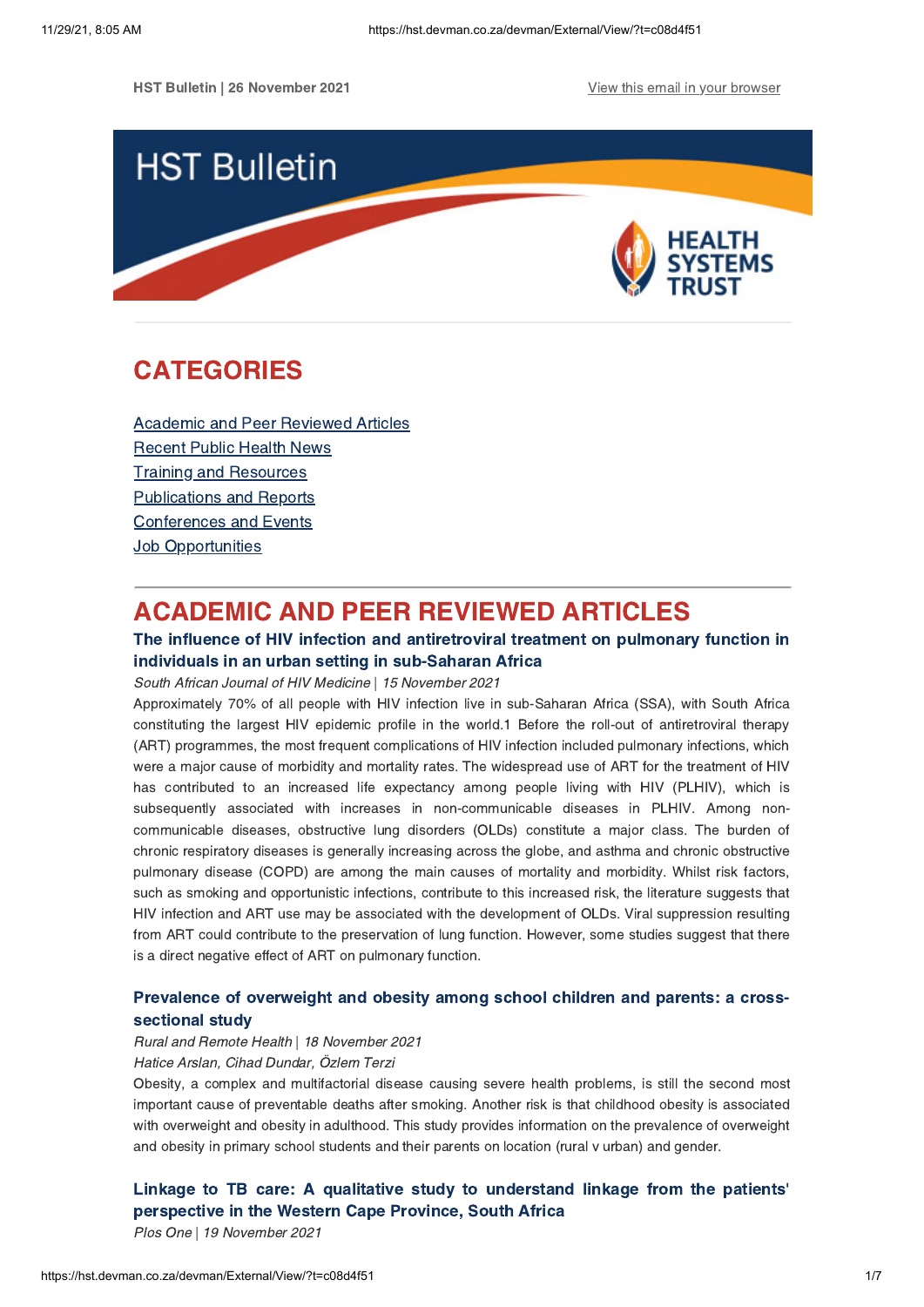#### 11/29/21, 8:05 AM https://hst.devman.co.za/devman/External/View/?t=c08d4f51

Nosivuyile Vanqa, Graeme Hoddinott, Baxolele Mbenyana, Muhammad Osman, Sue-Ann Meehan Delayed linkage to tuberculosis (TB) treatment leads to poor patient outcomes and increased onward transmission. Between 12% and 25% of people diagnosed with TB are never linked to a primary health care facility for continued care. The TB health program is for creating processes that promote and facilitates easy access to care. We explored how TB patients experience TB services and how this influenced their choices around linkage to TB care and treatment.

#### SARS-CoV-2 [antigen-detecting](https://hst.devman.co.za/devman/external/?t=461b0823) rapid tests for the delta variant

#### The Lancet Microbe | 24 November 2021

Merien Bekliz, Kenneth Adea, Manel Essaidi-Lasiosi, Jilian Sacks, Camille Escadafal, et al.

Given the emergence of novel SARS-CoV-2 variants of concern, the performance of available diagnostics for these new variants should be investigated. SARS-CoV-2 antigen rapid diagnostic tests (Ag-RDTs) offer quick, cheap, and laboratory-independent results at the point of care. Although sensitivity is lower compared with RT-PCR, these tests enable reliable detection of high viral loads associated with the presence of infectious viral particles, making them important public health tools. However, the majority of Ag-RDT validation studies were done before the emergence of SARS-CoV-2 variants of concern. We previously performed an analytical sensitivity testing of nine commercially available Ag-RDTs for the first three identified variants of concern (alpha, beta, and gamma) and one former variant of interest (zeta).

#### [Removing](https://hst.devman.co.za/devman/external/?t=c4ad1b64) unfair barriers to blood donation

The Lancet Haematology | December 2021 edition **Editorial** 

On June 14, 2021, the criteria for blood donation in the UK were changed to permit men who had sex with men in the past 3 months to donate blood. Although this change marked a beneficial shift of focus from the identity of the donor to the risk of their individual experiences, the decision also drew attention to a longstanding clause that limits donation from Black communities. The clause, which requires donors to state whether they have recently had sex with someone who might have been sexually active in areas where HIV is endemic, has led to a large number of Black African and other potential donors being unable, or feeling discouraged, to donate blood.

#### [\(Return](#page-0-1) to Top)

## <span id="page-1-0"></span>RECENT PUBLIC HEALTH NEWS

## Fewer hospital [admissions](https://hst.devman.co.za/devman/external/?t=f25be516) projected for SA's fourth Covid-19 wave, but bed capacity may be an issue

#### Health24 | 18 November 2021

Hospital admissions and deaths during South Africa's expected fourth wave of Covid-19 infections are "projected to be considerably smaller than those of previous waves" thanks to the country's vaccination coverage, according to the latest report from South African Covid-19 Modelling Consortium scientists. Using modelling, the team explained during a media briefing on Wednesday that they considered various fourth wave scenarios and took into account vaccinations and variants. The scenarios were also based on two factors: people's behaviour in the coming months, and the emergence of a hypothetical new variant of concern (VOC) evading vaccine-induced immunity.

## The [boosters](https://hst.devman.co.za/devman/external/?t=70edf857) are here. What does that mean?

#### Bhekisisa ǀ 19 November 2021

For now, booster COVID vaccines are mostly offered to those with weakened immune systems. Here's what we know about how long COVID shots can protect you.

#### In-depth: Is [government](https://hst.devman.co.za/devman/external/?t=a16e7b94) ready to invest in mental health?

#### Spotlight | 19 November 2021

Commemorating World Mental Health Day on 25 October, Acting Director-General in the National Department of Health Dr Nicholas Crisp during a webinar hosted by the department used the word "frightening" to describe the current investment into mental health services while very low numbers of people actually receive the care they need. Based on recently published data, the government spends about 5% of the country's total health budget on mental health, but these services only reach about one in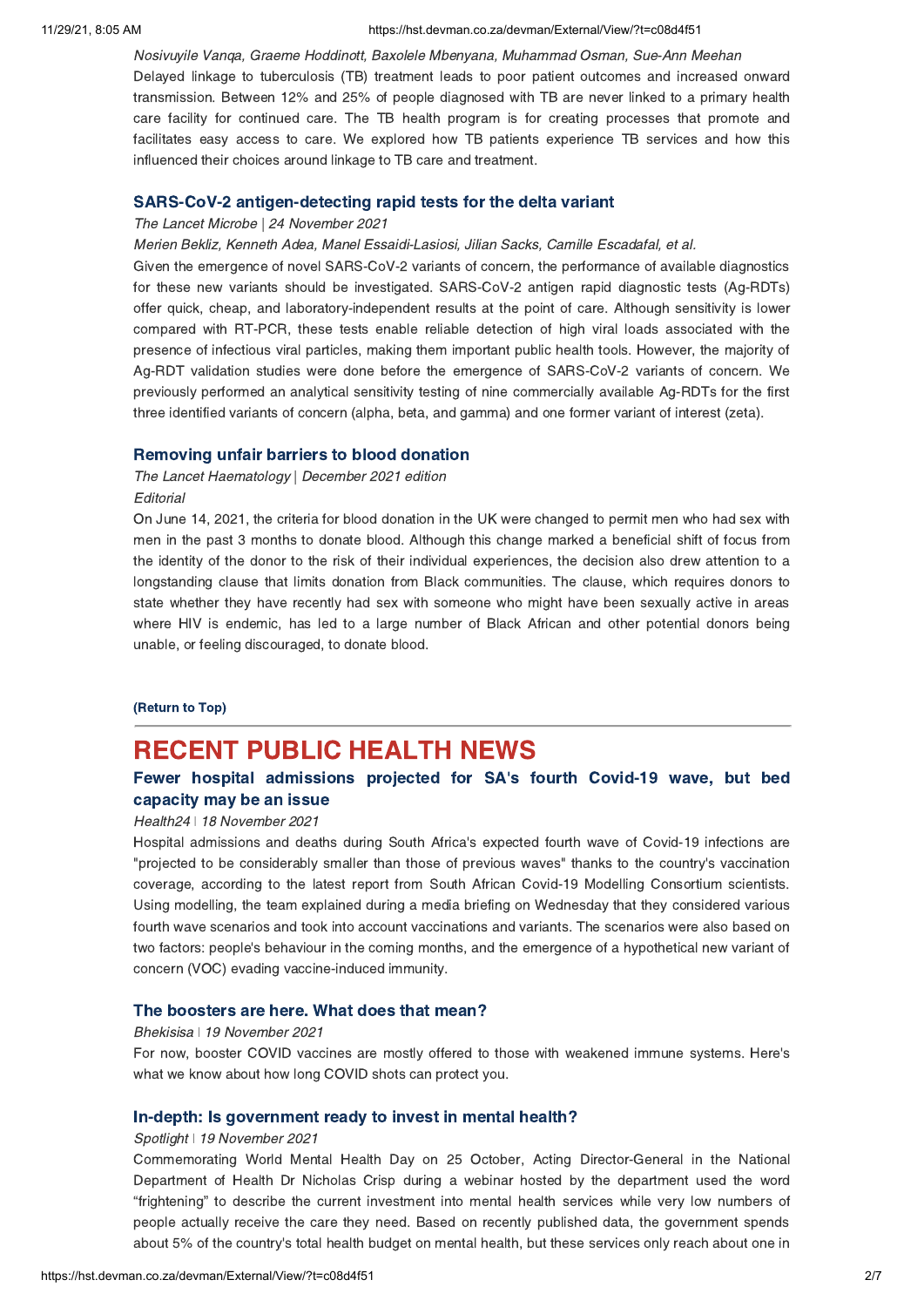ten people who need mental health support. More importantly, it is, but also that there are huge inefficiencies in how and where we spend the little we have. This must change.

#### Life [Healthcare:](https://hst.devman.co.za/devman/external/?t=b6fe10d5) 13 patients got saline solution instead of COVID vaccine

#### EWN ǀ 19 November 2021

Life Healthcare has confirmed 13 patients were accidentally injected with saline solution during their COVID-19 vaccination visits at the life Springs Parkland Hospital on the Eastrand. The hospital said it immediately contacted the individuals affected as soon as it became aware of the error, and they had since received the correct jab.

#### Covid-19 will likely become [endemic,](https://hst.devman.co.za/devman/external/?t=b3509512) but how long will it take?

#### Health24 | 19 November 2021

Many scientists say that Covid-19 is here to stay - which means that the virus will not be eliminated, but will become endemic. When we reach that point, however, depends on numerous factors like immunity derived through natural infection and vaccination; waning antibody levels; virus transmissibility and the emergence of new variants; and vaccine efficacy and uptake. Taking the above into consideration, researchers of a new study show how these different factors affect the gradual progression of the pandemic into an endemic state, where virus levels are maintained, with largely predictable patterns.

## [Gender-based](https://hst.devman.co.za/devman/external/?t=31e2a853) violence is a male problem, so men need to step up and fight South Africa's shameful scourge

#### Daily Maverick ǀ 22 November 2021

#### Message from the President

It's only ever women and children taking part in the 16 Days of Activism. Gender-based violence is a problem of male violence, so it is men who need to stand up for the rights of women and children. If a nation's character can be judged by how it treats women and children, then we are falling desperately short. A week before the launch of the annual 16 Days of Activism for No Violence against Women and Children, the latest crime statistics released by the South African Police Service (SAPS) show an increase in rapes, domestic violence and, perhaps most worryingly, in child murders.

#### The science of [sequencing:](https://hst.devman.co.za/devman/external/?t=62632b90) How Africa is preparing for future pandemics

#### Bhekisisa ǀ 22 November 2021

In October 2020, South African scientist Tulio de Oliveira and his team, sequencing coronavirus samples at their lab in the eastern coastal city of Durban, were the first to detect the Beta variant — also called B.1.351 — of SARS-CoV-2, the virus that causes COVID-19. "We immediately informed our ministry of health and our President Cyril Ramaphosa when we discovered the Beta variant in South Africa very early in our second wave (of SARS-COV-2 infections)," said de Oliveira, a bioinformatician who has become a familiar face on South African television during the pandemic. Within a day, new legislation was drafted, putting the country into a stricter level of lockdown. "It took less than 48 hours of knowing about the new variant to do that," he said.

## Covid-19 is surging in Europe: Why is this [happening,](https://hst.devman.co.za/devman/external/?t=77f2c0d1) and should we be worried in SA?

#### Health24 ǀ 22 November 2021

Europe is back "at the epicentre" of the pandemic, the World Health Organisation (WHO) warned early in November. Countries across the continent have been experiencing a surge in cases. According to WHO officials, Europe has seen a more than 50% increase in Covid cases. WHO Europe head Hans Kluge said in a statement that the continent could experience half a million more Covid deaths by February 2022.

#### During these 16 Days of Activism, Don't Leave the LGBTIQ [Community](https://hst.devman.co.za/devman/external/?t=e021031e) Behind

#### Women's eNews ǀ 22 November 2021

Every year, November 25 is marked as the International Day for the Elimination of Violence Against Women. And every year, December 10 is marked as Human Rights Day. The days in between – 16 of them to be exact – are the annual 16 days of activism against gender-based violence. They serve as a reminder that such violence continues to be a crucial battle in the fight for gender equality, and that women's rights are human rights. Although the 16 days of activism are typically viewed as a fight for women and girls, they are also crucial for, and need to be inclusive of, LGBTIQ people. Especially now.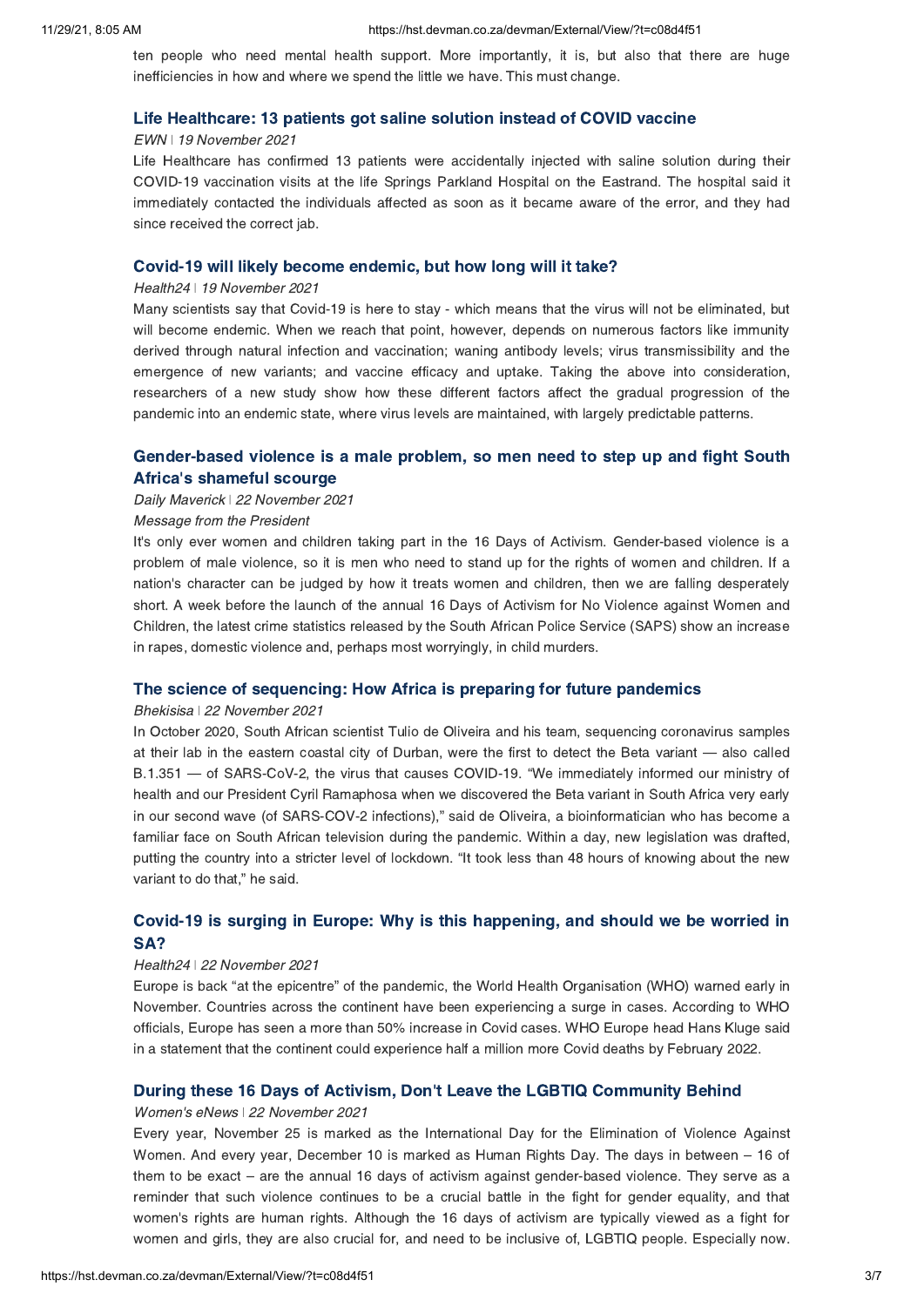Why? Because the causes of gender-based violence against women and girls in all of their diversity, and gender-based violence against LGBTIQ people, are the same.

#### [Covid-19:](https://hst.devman.co.za/devman/external/?t=5eb3165f) Vaccine uptake slows amid surge in new cases

#### Health24 ǀ 22 November 2021

The uptake of first-dose vaccinations has remained 20% lower than during the municipal elections at the beginning of November, the health department says. On Monday, the health department administered 110 604 vaccine doses, of which 55 353 were first doses. This has inched the country closer to reaching the 25 million vaccination mark.

## South Africa fourth wave [predicted](https://hst.devman.co.za/devman/external/?t=b47abc25) as Covid-19 cases rise

#### BusinessTech ǀ 23 November 2021

The rise in cases comes days after the National Institute for Communicable Diseases said that the incidence of Covid-19 was increasing in wastewater samples of some areas of Gauteng, the most populous province. South African Medical Research Council data show that excess deaths, the number of deaths over an historical average, have been rising in recent weeks. There has been a rise in the number of people testing positive in Gauteng, particularly in the Tshwane municipal area that includes the capital Pretoria, the NICD said in a later statement on Monday.

#### [Thousands](https://hst.devman.co.za/devman/external/?t=330ccf66) of KZN healthcare workers not vaccinated for COVID-19

#### IOL ǀ 23 November 2021

"THE KwaZulu-Natal Health Department's vaccination statistics for two days last week paint a gloomy picture of how health workers are dragging their feet when it comes to getting Covid-19 vaccinations. Statistics made available by the provincial Health Department show that 20 302 health-care workers (HCWs) have not been vaccinated."

## Experts explain why so many young adults in SA don't want [Covid-19](https://hst.devman.co.za/devman/external/?t=638d52a3) vaccine

#### News24 ǀ 23 November 2021

"What we pick up is that many young people believe the disinformation spread on social media," said Crisp. "They have greater access to social media and are easily influenced. Whatever is holding young people back is not in their interests at all," he added. The reasons for this are likely multifactorial, he said, and cited the younger age group as the one being most tuned into social media. "It may well be that they're buying into the misinformation that's being spread on social media."

## South Africa delays Covid-19 vaccine [deliveries](https://hst.devman.co.za/devman/external/?t=791ce7e4) because it has too much stock

#### News24 ǀ 24 November 2021

South Africa has asked Johnson & Johnson and Pfizer to delay delivery of Covid-19 vaccines because it now has too much stock, health ministry officials say, as vaccine hesitancy slows an inoculation campaign. About 35% of South Africans are fully vaccinated, higher than in most other African nations, but half the government's year-end target. It has averaged 106 000 doses a day in the past 15 days in a nation of 60 million people.

## Heart Rate [Irregularities](https://hst.devman.co.za/devman/external/?t=756f6c21) Associated With Long COVID-19 in Women

#### Pharmacy Times ǀ 24 November 2021

Women with long COVID-19 experience heart rate irregularities in response to physical exertion, which could potentially limit exercise tolerance and free-living physical activity, according to research published in Experimental Physiology. The investigators posit that due to the greater prevalence of age-related physical disability among women, targeted rehabilitation programs may be necessary for persistent heart and lung problems in women with lingering symptoms of COVID-19.

## [Circumcision](https://hst.devman.co.za/devman/external/?t=f4017f62) reducing HIV infections but COVID-19 caused setbacks

#### Spotlight | 25 November 2021

According to a [UNAIDS](https://hst.devman.co.za/devman/external/?t=2482029f) report released earlier this year, there have been 13 years of good progress since voluntary medical male circumcision (VMMC) was first recommended by UNAIDS and the World Health Organization in 2007. The report covers only the period until the end of 2019 and thus does not reflect the impact of the COVID-19 pandemic.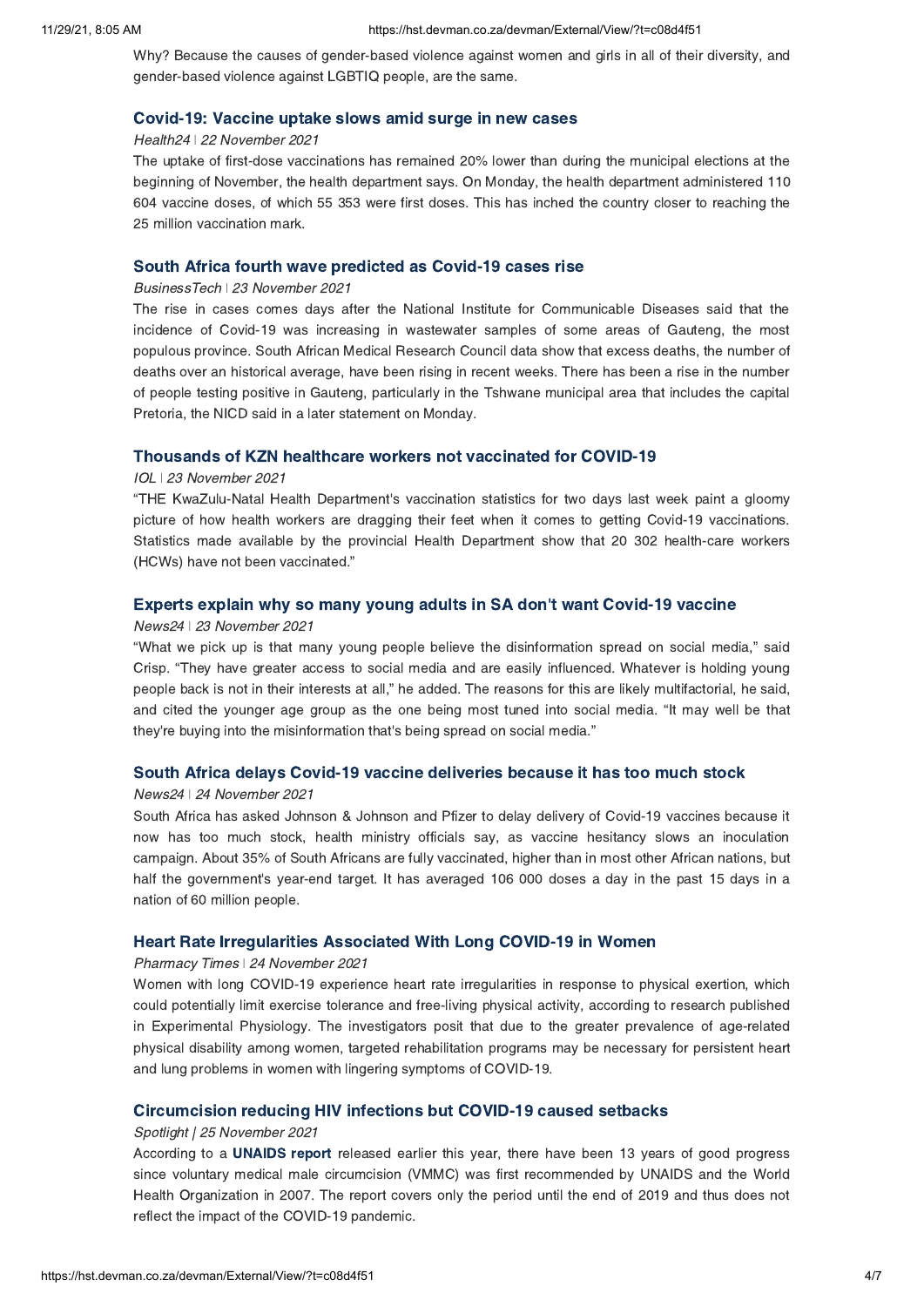#### New [COVID-19](https://hst.devman.co.za/devman/external/?t=3a1197e0) variant detected in South Africa

#### Health E-News | 25 November 2021

A new COVID-19 variant has been detected in South Africa, scientists confirmed during an urgent briefing on Thursday afternoon. The variant, currently known as B.1.1.529 exhibits a large number of mutations, according to researchers. This has raised concerns about its transmissibility, severity, and potential vaccine resistance. Professor Tulio de Oliveira said the variant had also been detected in Botswana and Hong Kong.

[\(Return](#page-0-1) to Top)

## <span id="page-4-0"></span>TRAINING AND RESOURCES

#### [Subscribe](https://hst.devman.co.za/devman/external/?t=a23fda2d) to the Health Systems Trust Bulletin

The Health Systems Trust (HST) produces a weekly bulletin on Fridays focusing on key public health news, peer-reviewed journal articles and other important primary healthcare resources.

#### [Subscribe](https://hst.devman.co.za/devman/external/?t=a23fda2d) to the Health Systems Trust 60percent

HST produces a weekly online publication, 60percent, which keeps subscribers abreast with the latest news and developments pertaining to HIV-related maternal, adolescent, child and youth health. The name 60percent signifies that southern Africa is responding to a feminised HIV/AIDS epidemic, with at least 60% of those living with HIV being women.

Subscribe to 60percent by simply visiting HST's website (https://www.hst.org.za), scroll to the bottom of the page, hit the SUBSCRIBE button, and follow the prompts. Let's keep you posted!

#### HSTi offers accredited and [non-accredited](https://hst.devman.co.za/devman/external/?t=20d1ed6e) short courses and full programmes

The Health Systems Training Institute (HSTi) is the training arm of the Health Systems Trust (HST), a leading force in the South African public health sector. HST was established in 1992, on the brink of democracy in South Africa, and has since played a significant role in strengthening the national primary health system through health research, informatics, clinical support, capacity-building and training.

#### [\(Return](#page-0-1) to Top)

## PUBLICATIONS AND REPORTS

## Measuring the shadow pandemic: Violence against women during COVID-19 [\[EN/AR/RU\]](https://hst.devman.co.za/devman/external/?t=1d7c4820)

#### Reliefweb ǀ 24 November 2021

New UN Women data confirms violence against women has worsened due to the COVID-19 pandemic. The report launch kicks off the 16 Days of Activism against Gender Based Violence, from 25 November to 10 December, under the theme, "Orange the World: End Violence against Women Now!" The report shows that women's feelings of safety have been eroded, leading to significant negative impacts on their mental and emotional well-being.

#### UN Women Strategic Plan [2022–2025](https://hst.devman.co.za/devman/external/?t=9c0e5b61)

The Strategic Plan 2022–2025 will guide UN Women for the next four years—with an eye toward the 2030 deadline to achieve the Sustainable Development Goals (SDGs). It articulates how UN Women will leverage its unique triple mandate—encompassing normative support, UN system coordination, and operational activities—to mobilize urgent and sustained action to achieve gender equality and the empowerment of all women and girls and support the achievement of the 2030 Agenda for Sustainable Development. The Strategic Plan is based on key findings from an extensive consultative process and draws from the analysis of lessons learned and recommendations from evaluations, audits, and other assessments, including those from the 25-year review and appraisal of the Beijing Declaration and Platform for Action.